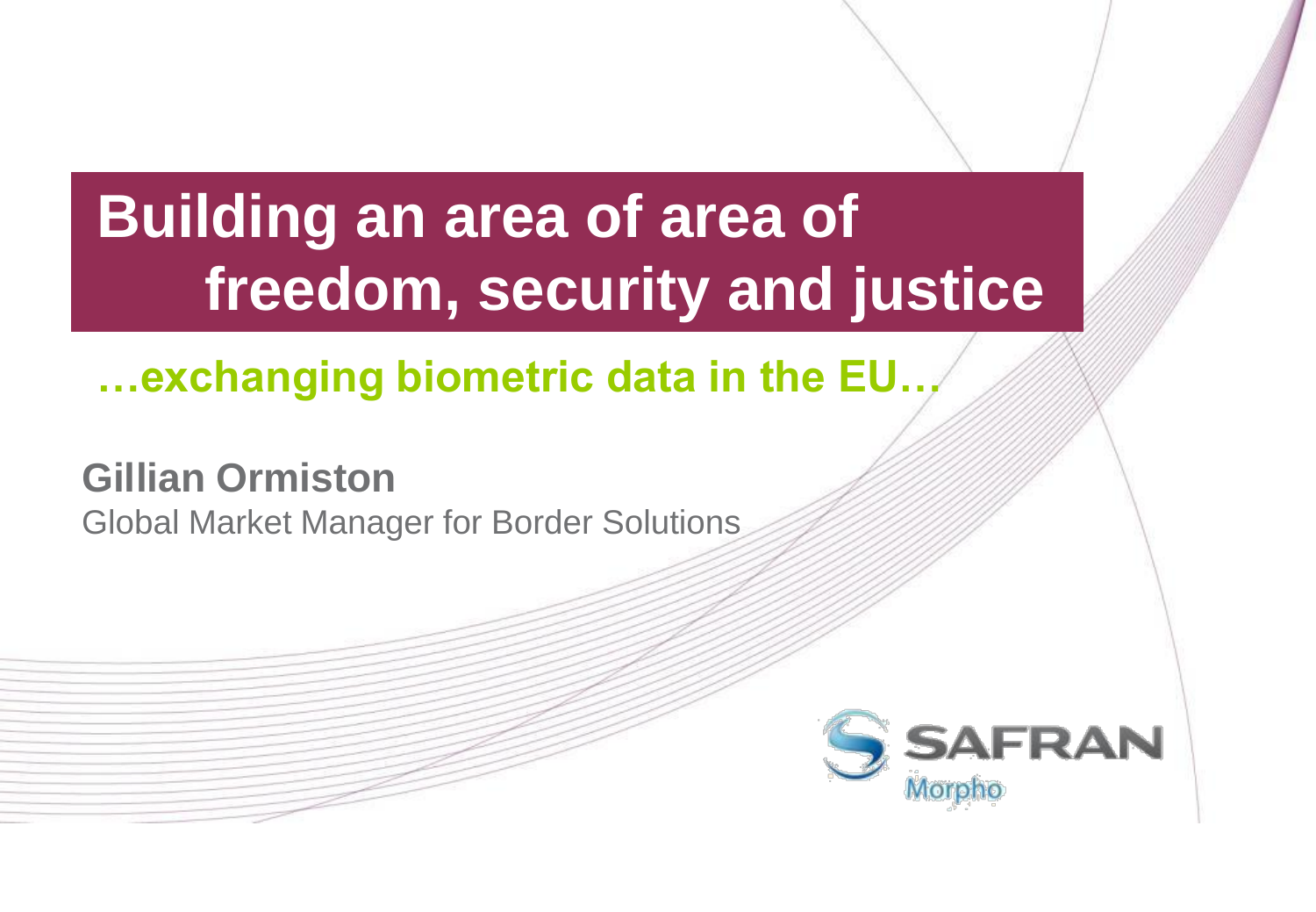## **THE Understanding the European Union**

#### an area of freedom, security and justice



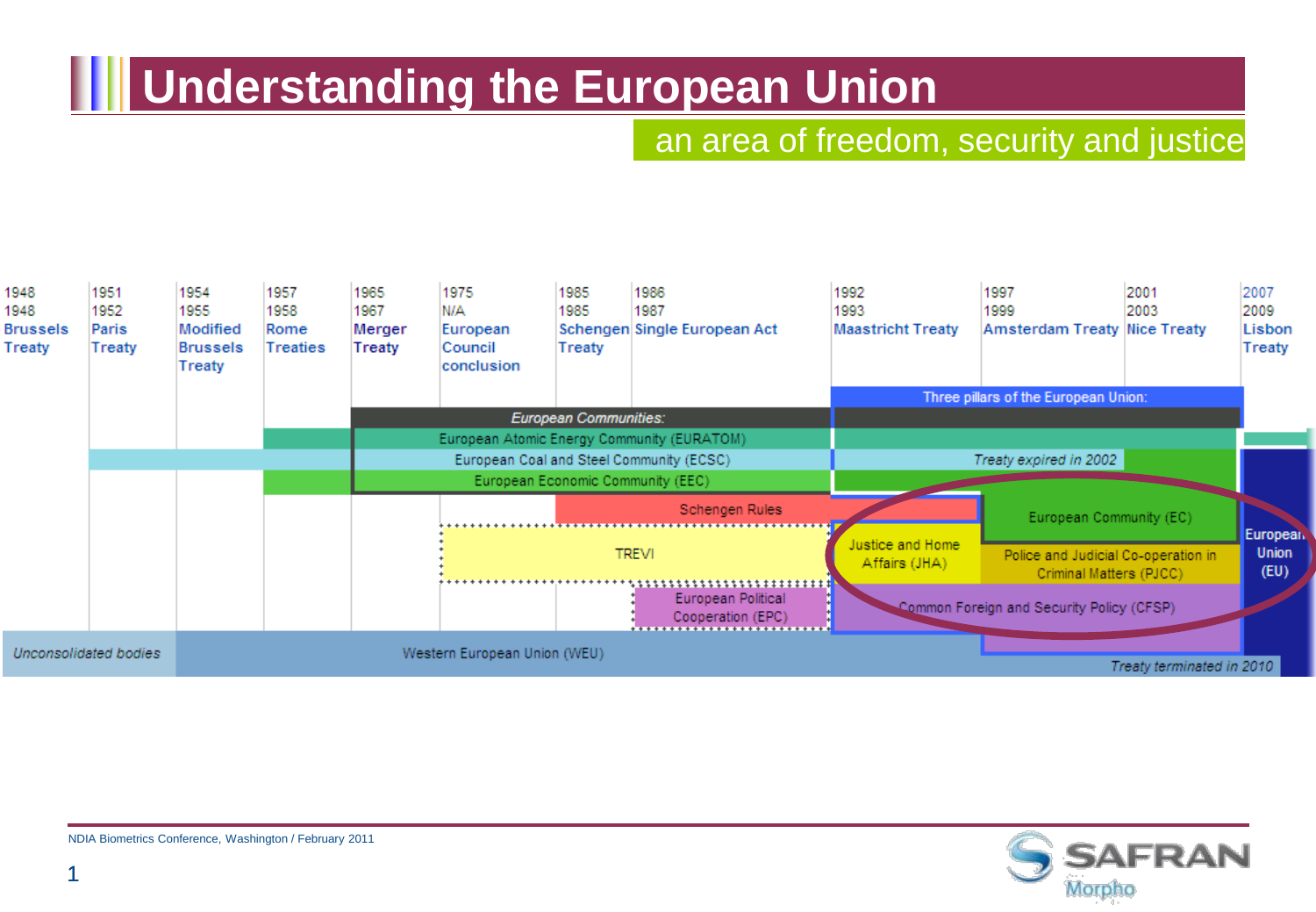## **THE Understanding the European Union**

### an area of freedom, security and justice

- **European Union (EU)**
	- **European Economic Area (EEA)**
- **Schengen**
	- **Police co-operation**
	- **Border Control**
- **Member States**
	- **Old Member States**
	- **New Member States**
	- **Candidate States**
	- **Applicant States**
	- **Potential Candidate States**



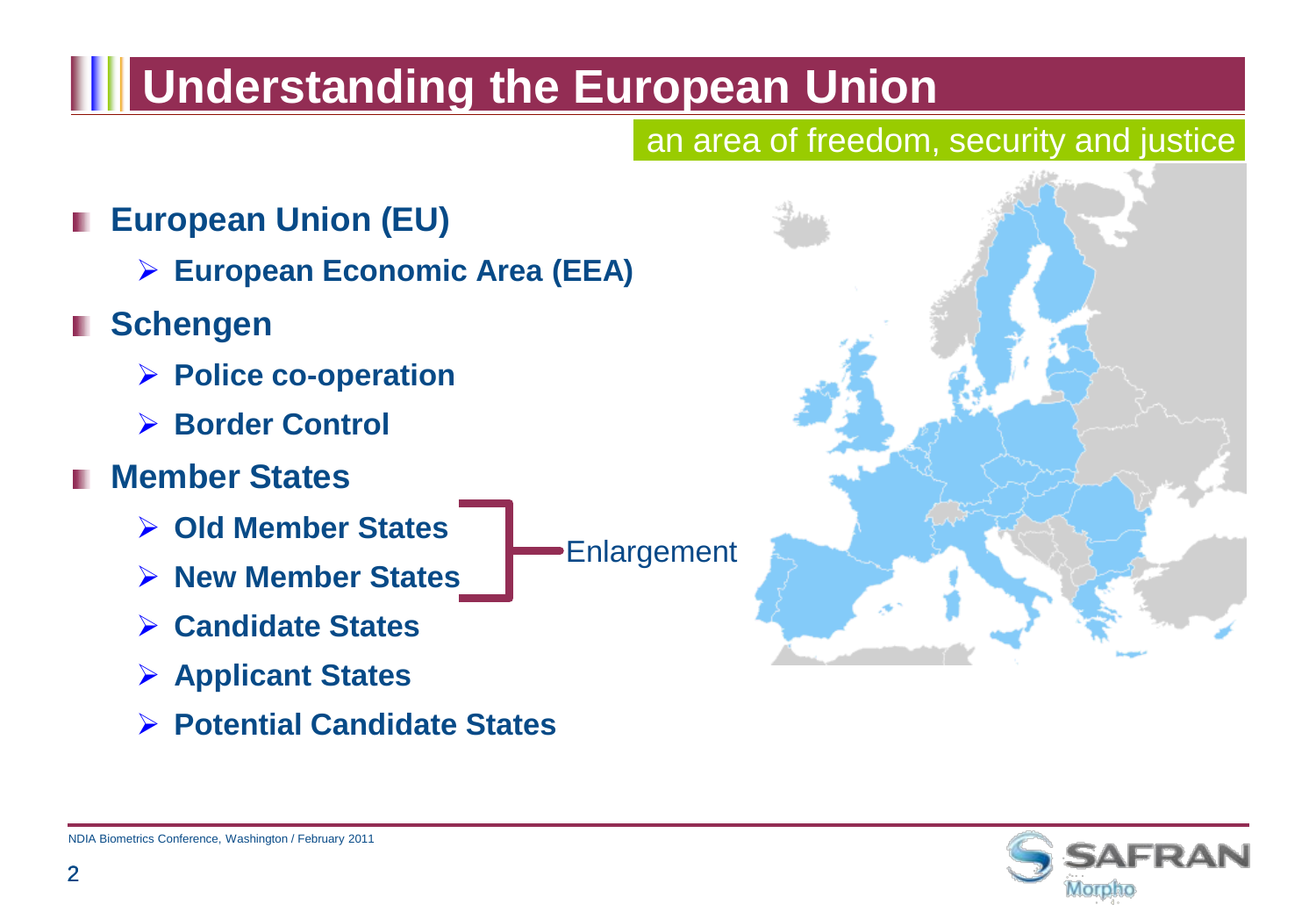## **Data Sharing Models in the EU**

**Centralised** 

#### **EURODAC (EU Asylum System) Tenprint rolled No alphanumeric data Live since Jan 2003 EU VIS (EU Visa System)**  $\checkmark$  Biometric Matching System **Alphanumeric data + facial image**  $\checkmark$  10 prints flat **Operationally ready 24th June 2011**  $\checkmark$  Visa applications with biometrics staged worldwide rollout  $\checkmark$  Biometric Border Verification • 3years after go live MS MS MS **Central System**

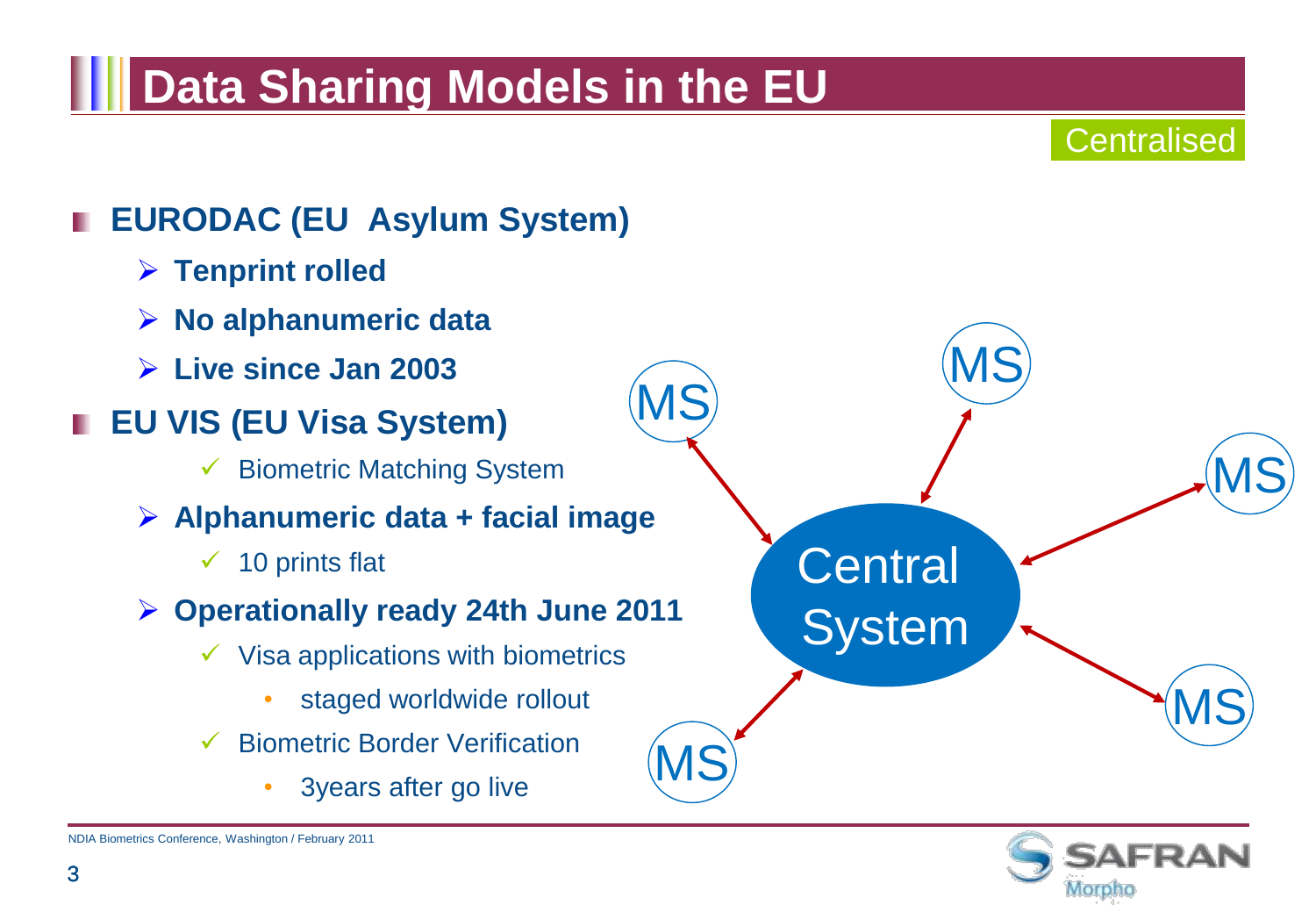## **Notal Sharing Models in the EU**

#### **Decentralised**

### **Prüm**

- **Deadline Aug 2011**
- **Fingerprints**
	- $\checkmark$  Tenprints
	- $\checkmark$  Palmprints
	- $\checkmark$  Latents
	- $\times$  7 MS live

### **DNA**

- $\checkmark$  10 MS live
- **Vehicle Registration**
	- $\checkmark$  10 MS Live



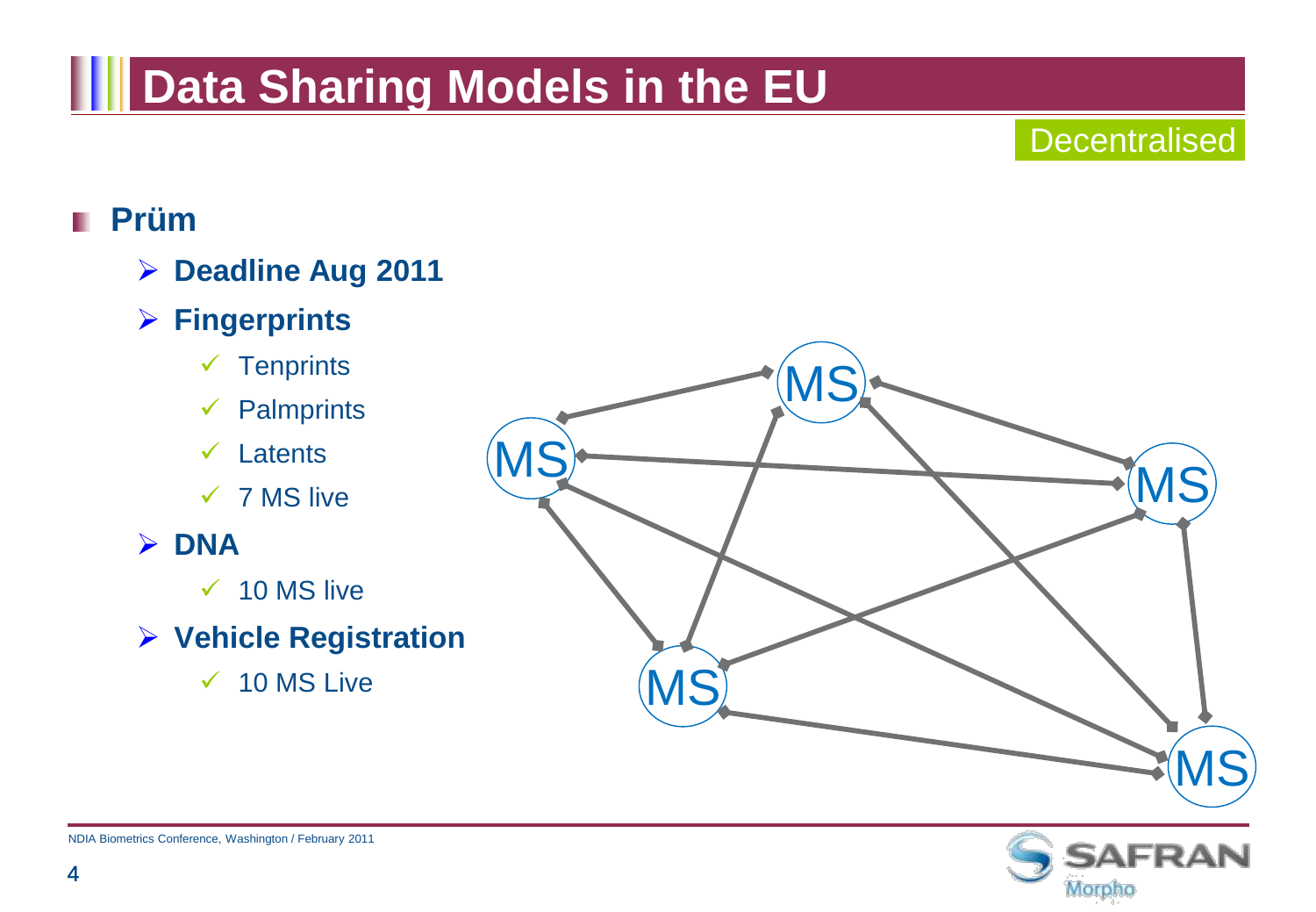## **Notal Sharing Models in the EU**

**Distributed** 

### **F** Schengen Information System (SIS)

- **Alerts on people and goods**
- **Biometrics exchanged via decentralised model**
- **Live since 1995**
- $>$  SIS II
	- $\checkmark$  Biometrics
	- $\checkmark$  Go live 2013?



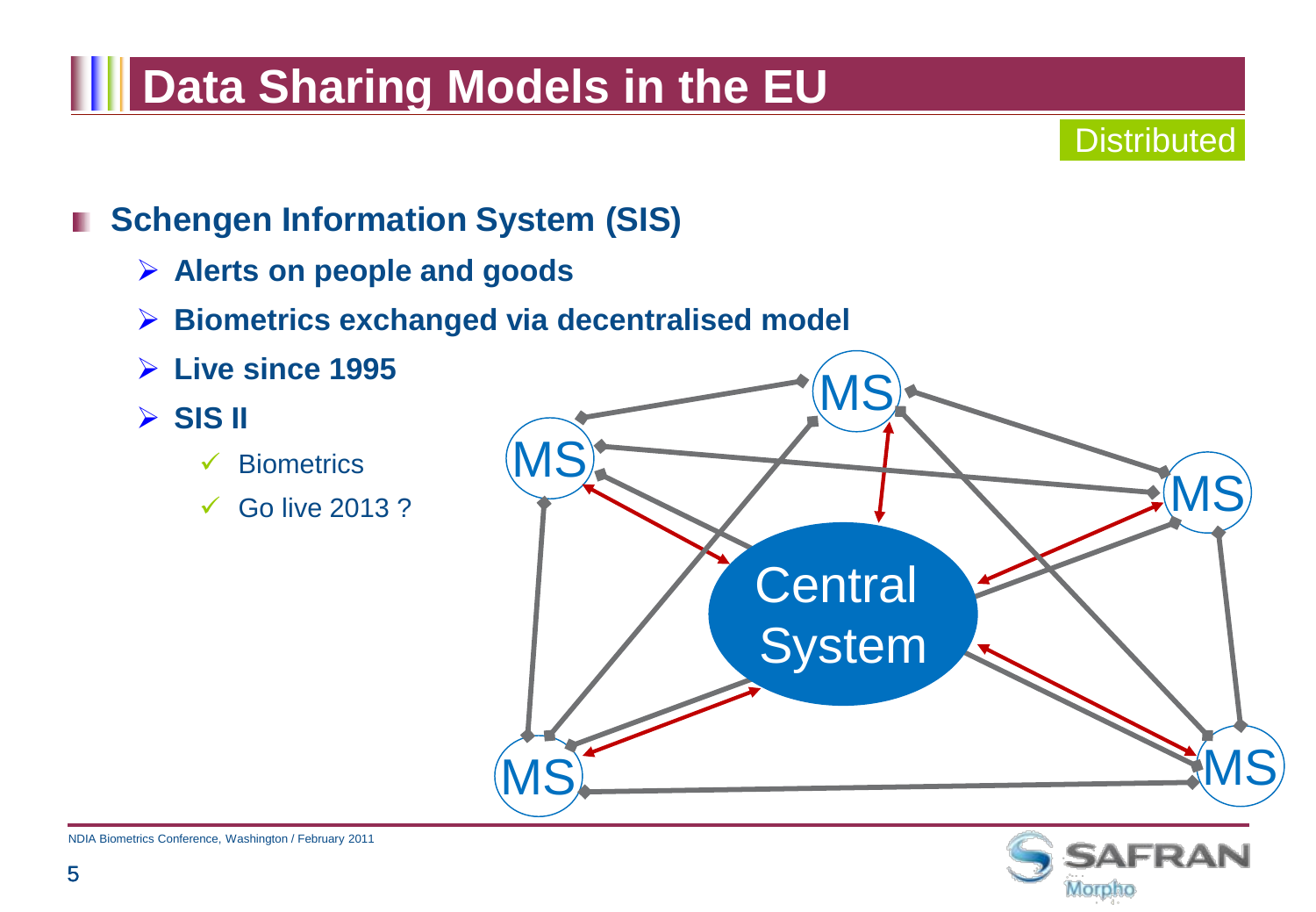# **Will Under discussion**

### **Exchange of Criminal Records**

#### **European Citizens**

- $\checkmark$  Biometrics as an option
- $\checkmark$  Decentralised model chosen
- $\checkmark$  Due to go live April 2012

#### **Third Country Nationals**

- $\checkmark$  Technical Study completed
- $\checkmark$  Feasibility Study to be launched Spring 2011
	- Legislation changes
	- Data to be exchanged
		- » Many MS want it to be fingerprints
	- Model for the exchange
		- » Many MS pushing for centralised model

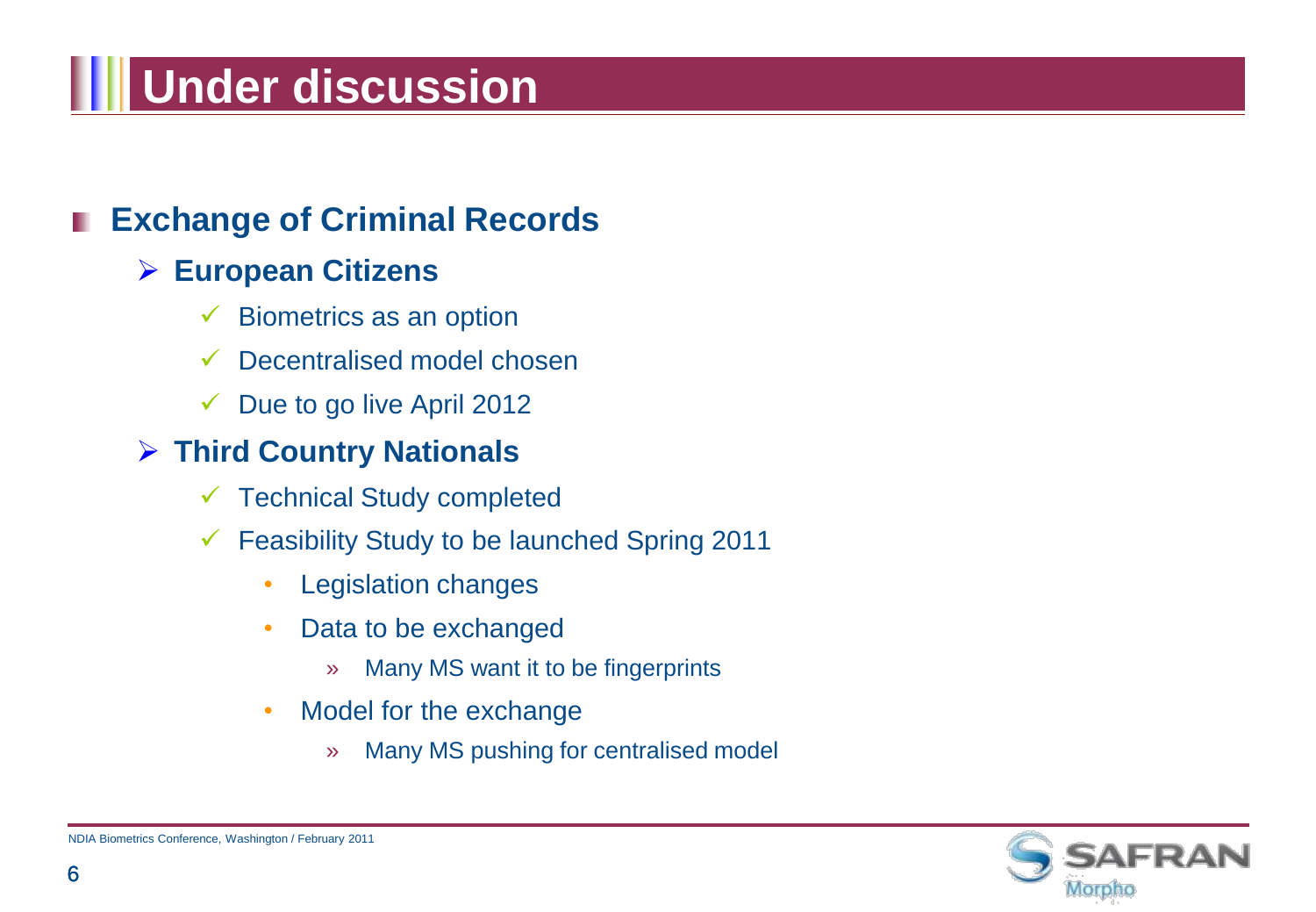## **THE Operational Challenges**

### **Throughput**

### **Decentralised Model**

- **Incoming Transactions**
	- **Sizing**
	- **Storage**
	- **Memory**
	- **New workflows**

### **Outgoing Transactions**

- **New Workflows**
	- $\checkmark$  Automatic or Manual Workflows
	- $\checkmark$  Additional Processes might mean additional Workstations
- **Manual Verification**
- **Manage the transaction limits**

**Centralised Model v**

## **Outgoing Transactions**

### **New Workflows**

- Automatic or Manual **Workflows**
- $\checkmark$  Additional Processes might mean additional **Workstations**
- **Manual Verification**

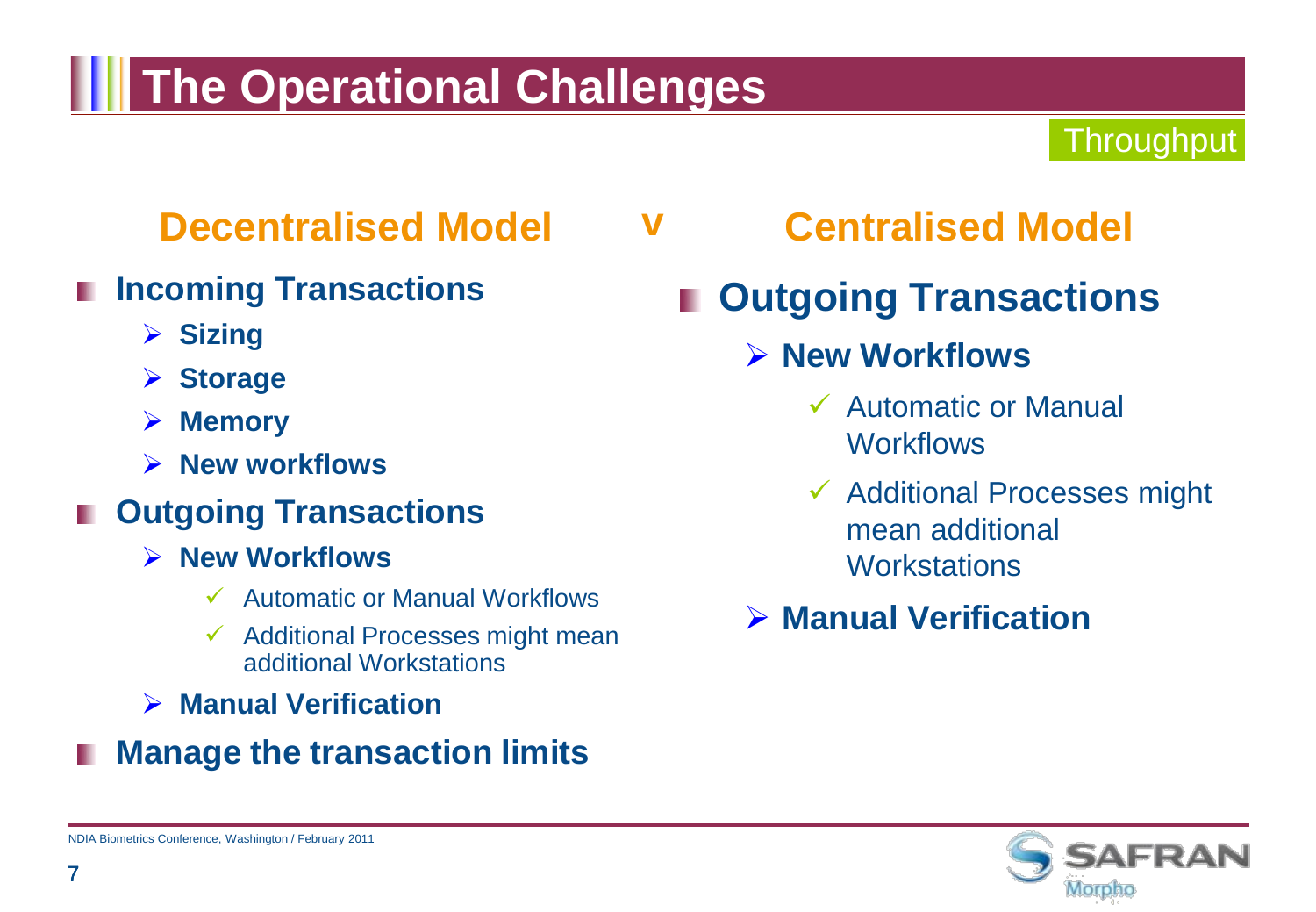## **The Operational Challenges**

### Searching strategies



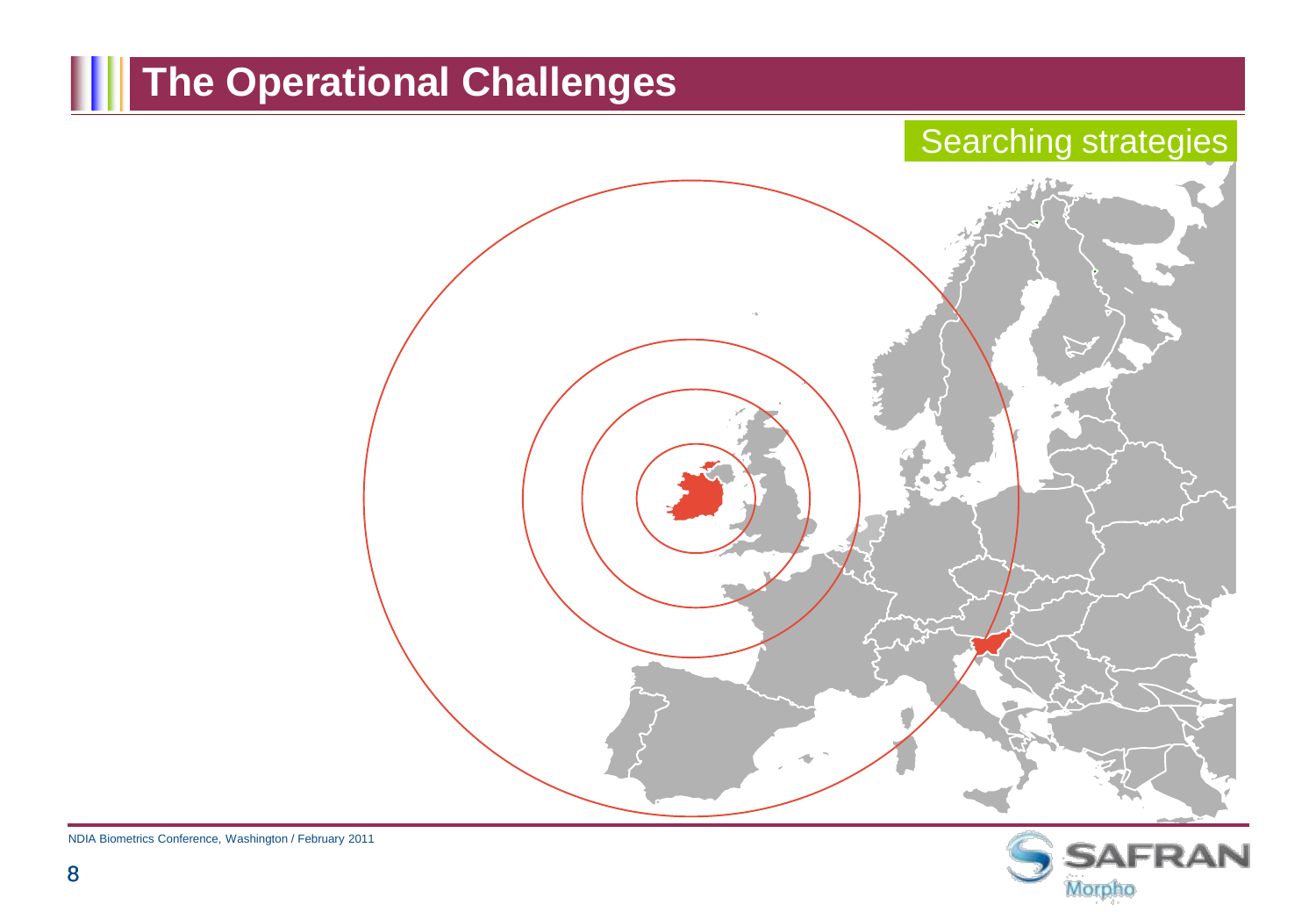## **THE Operational Challenges**

#### Technical Infrastructure for decentralised model

#### **Meeting the Response times**

- **Higher resilency**
- **More IT domains to manage**
- **Testing** 
	- **If 29 MS then**
		- $\checkmark$  with each MS = 28 tests
		- $\checkmark$  total no of communication tests  $= 812$
	- **Can you test on an operational system?**
	- **Testing is not a one-off operation**
		- $\checkmark$  Will need this forever
- **Logging**
	- **Archiving of outbound and inbound responses might be required**
		- $\checkmark$  Prüm = 'all data'



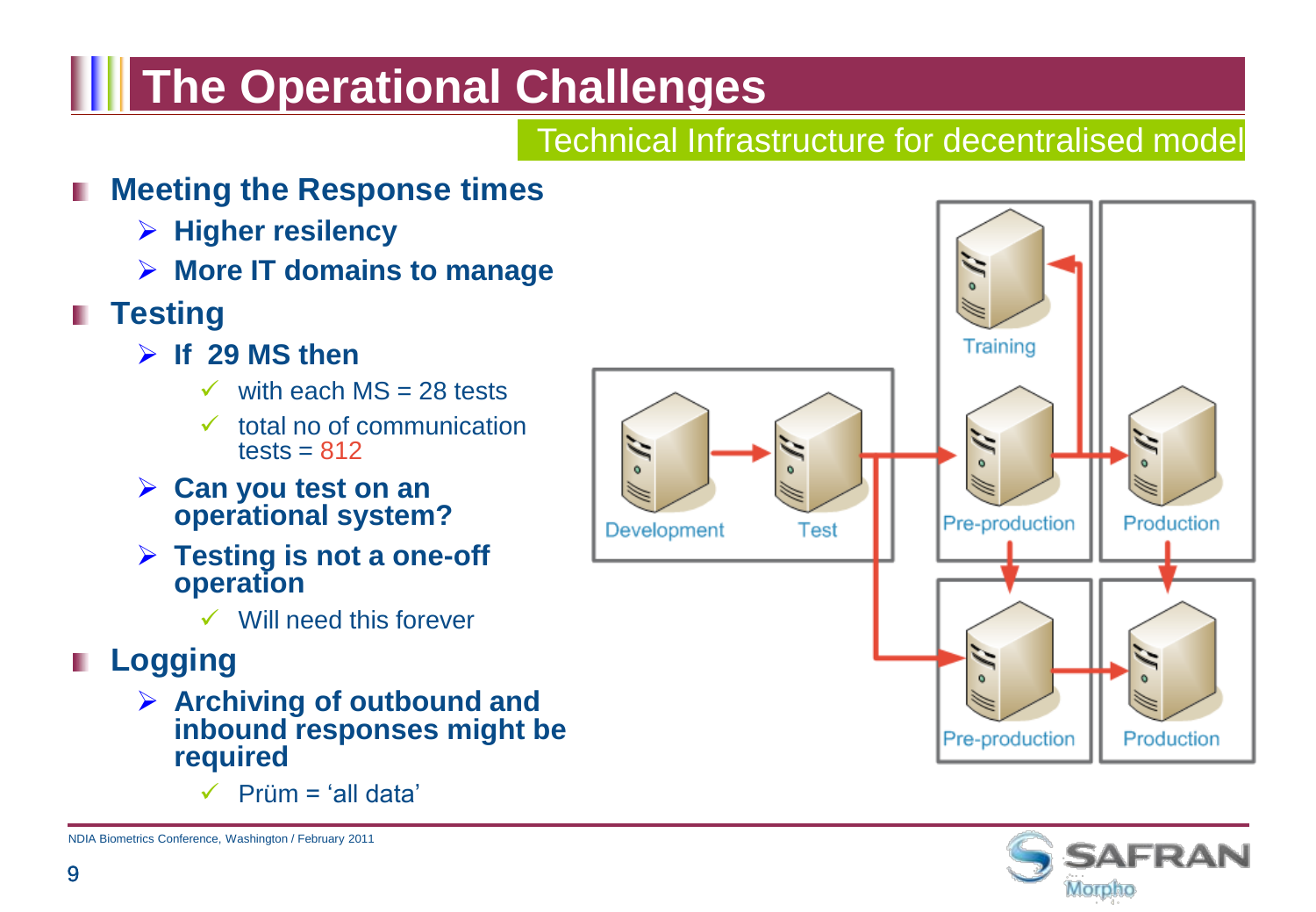

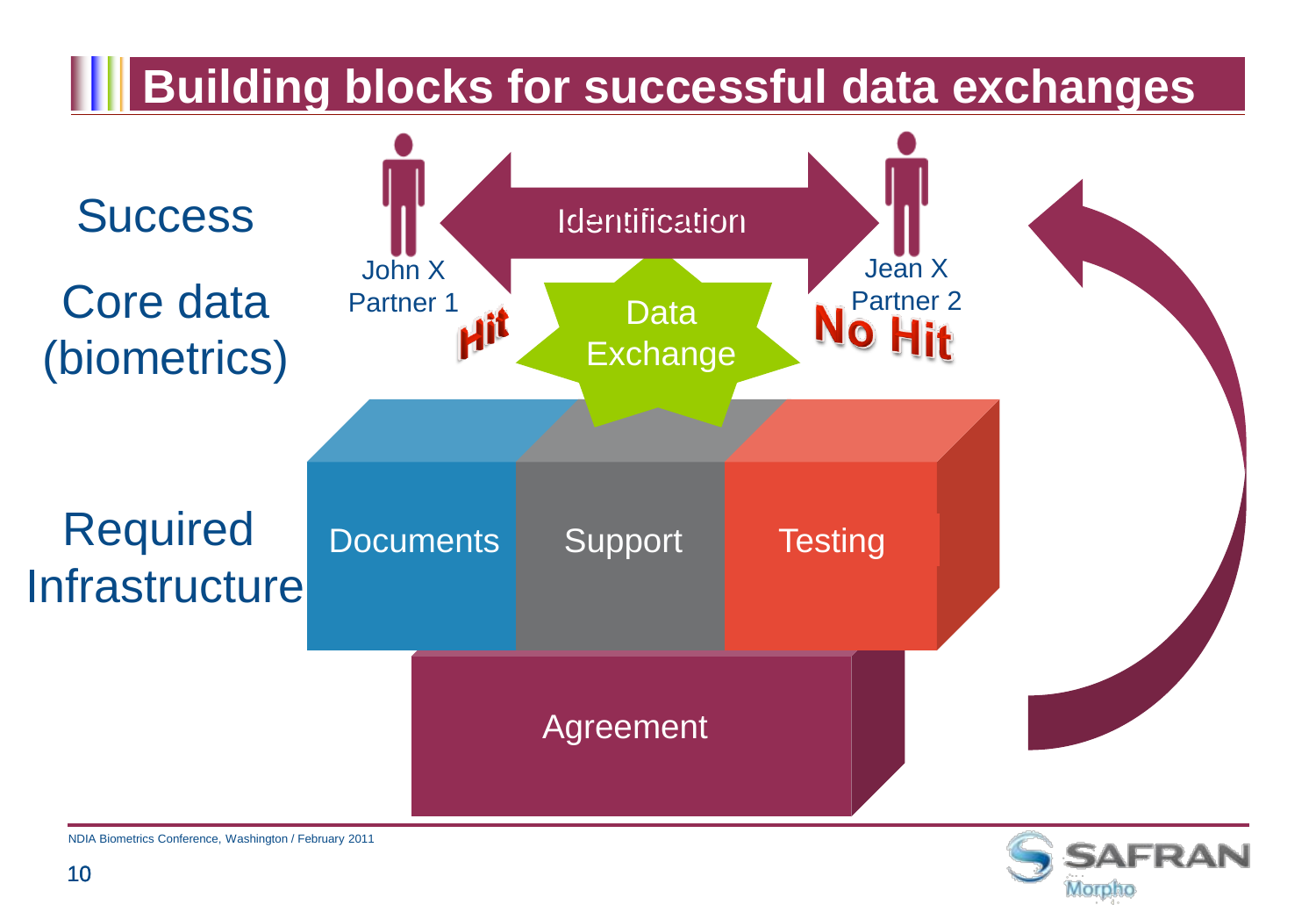# **HI Building Blocks**

**Interface Control Document**

- **Data to be exchanged**
- **Types of Transactions**
	- $\checkmark$  Required for both core data and secondary data
- **Exchange Interface Document** 
	- **Network definitions**
	- **Email addresses**
		- $\checkmark$  Need both formal and adminsitrative
	- **Certificate management**

#### **Testing Document(s)**

#### **Communication tests between the network nodes**

- $\checkmark$  Centralised : Once per partner
- $\checkmark$  Decentralised :  $x^*x-1$
- **Transaction Tests**
	- $\checkmark$  Test Data: need to be sure of the results of the tests
- **Final Acceptence / Go Live criteria** ш
	- What does it entail ш

Minimum requirements

#### **Documents**

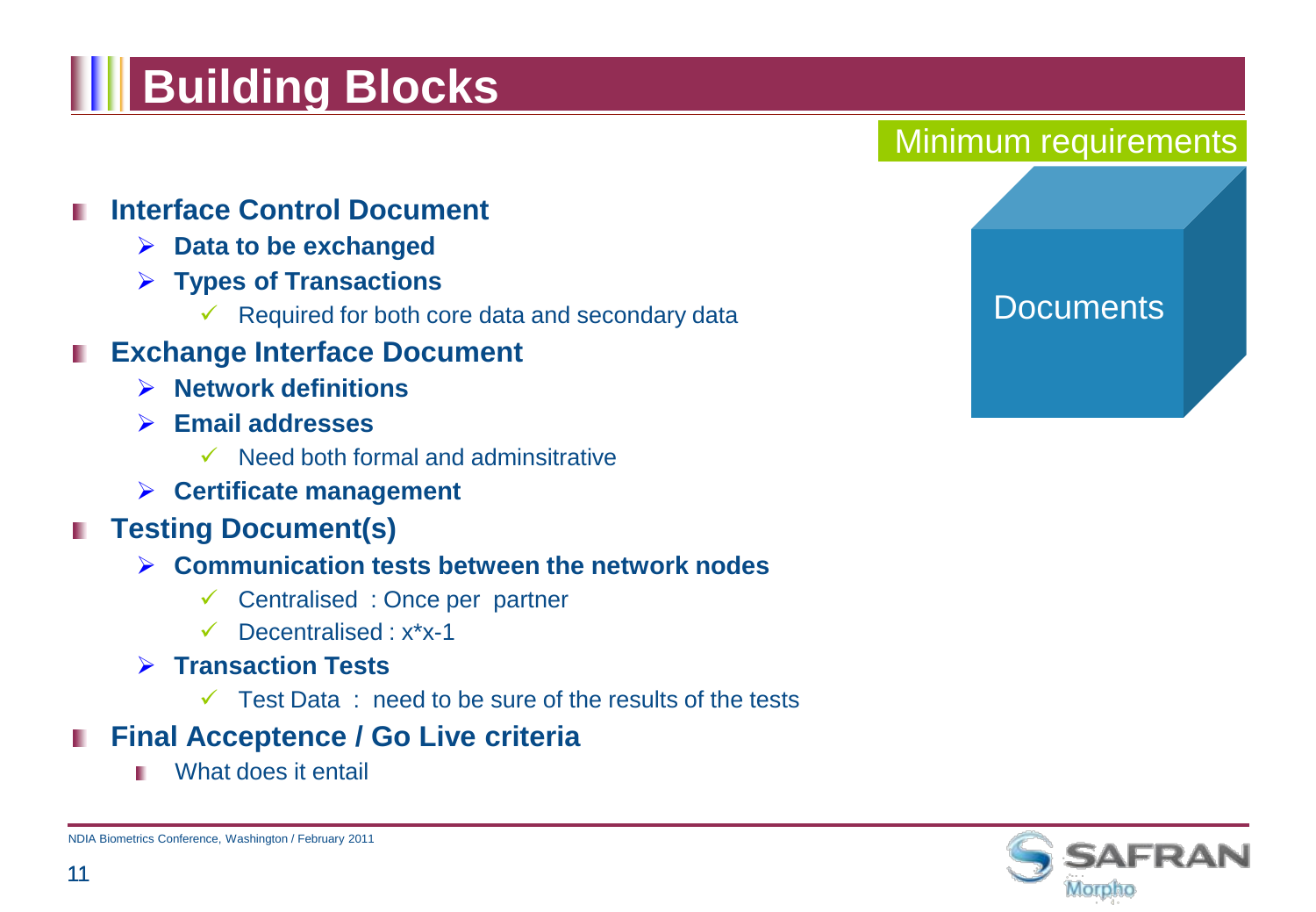# **HI Building Blocks**



- **Pass on lessons learned**
- **E** Distribution of document updates
	- **There are always errors in technical documents**
	- **Need a formal, fast way to disseminate information to all parties and their suppliers**
- **Management of Tests between partners**
	- **Central repository of test data**
- **Management and Distribution of certificates**
	- **If there are many partners, certificates will expire at different times**
- **Monitoring of Network**
	- **Most problems are network issues due to the number of stakeholders involved**
- **Training**



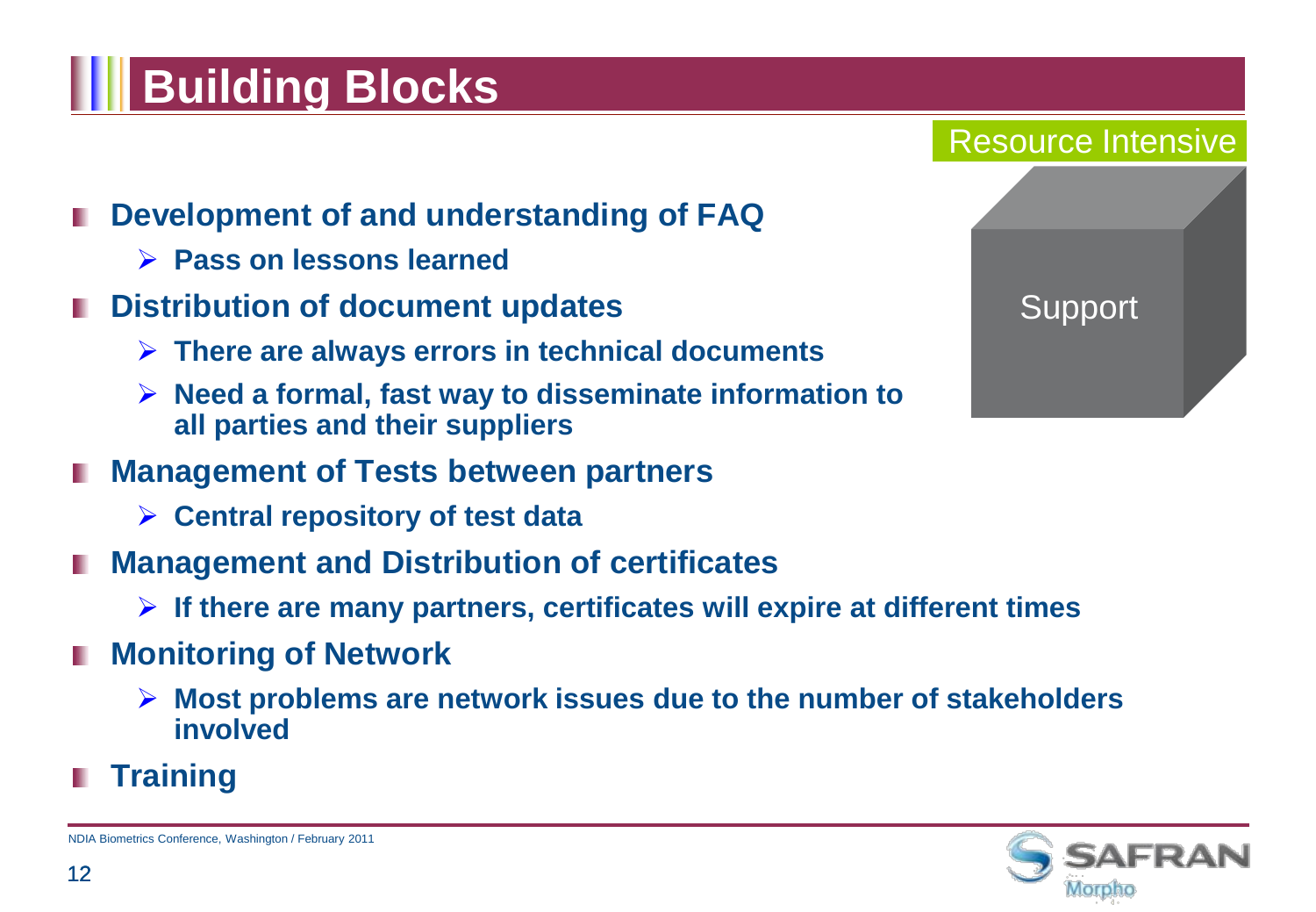# **H** Building Blocks

### **How is the testing organised**

- **Communications and transactions tests can be performed separately**
- **Time and resources**
	- $\checkmark$  Need dedicated personnel available to monitor results and resolve problems
- **How is testing performed on an operational system if no test system exists** 
	- **Incoming transactions**
	- **Insertion of Test data**
	- **Logging**
		- $\checkmark$  If logs are used to create legal reports



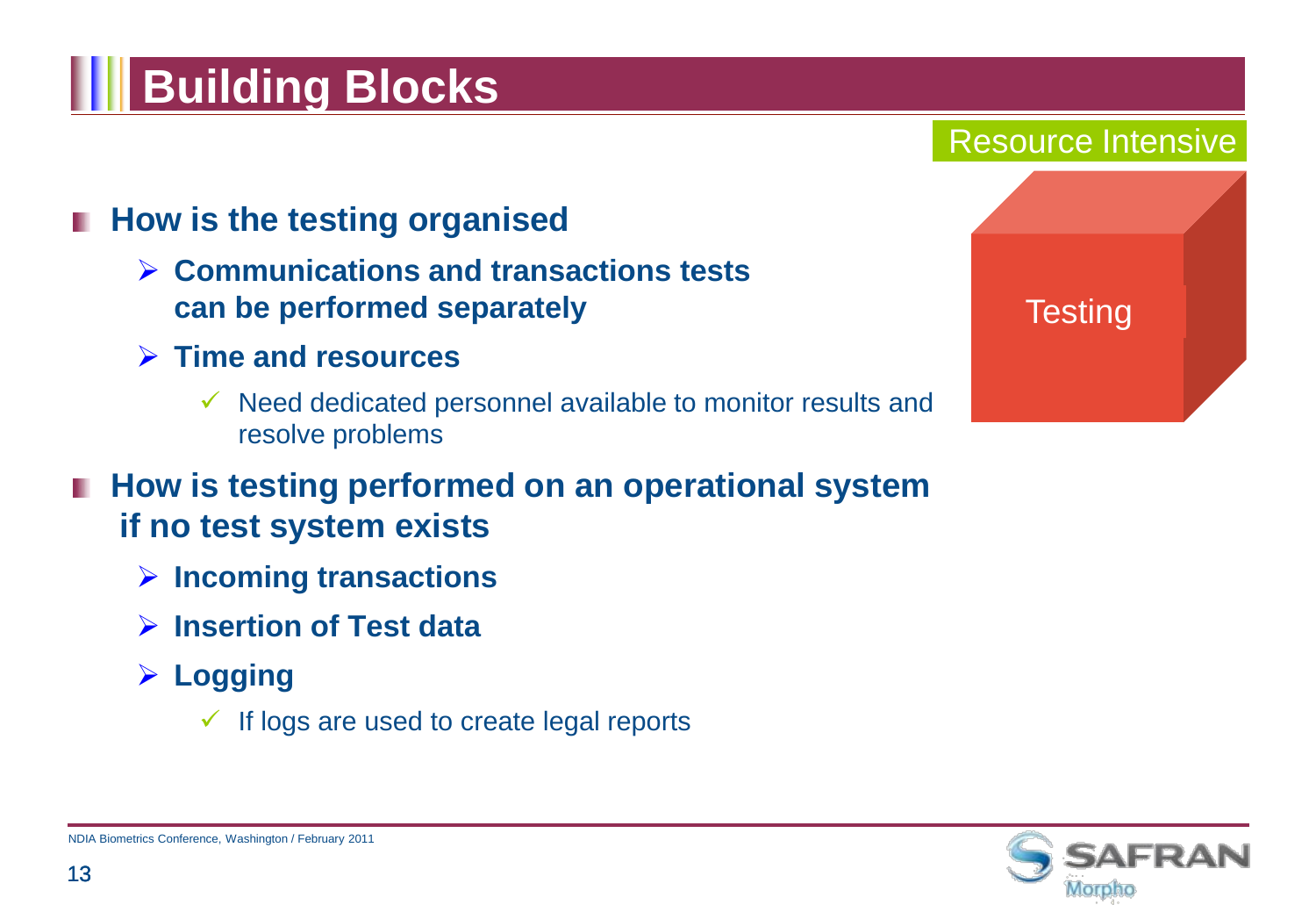# **TH** Challenges

### **After going live**

- **What data should be submitted**
- **Who decides what data should be submitted**
- **Which Partner(s) should the data be submitted to**
	- $\checkmark$  The searching strategy
- **Who verifies a hit from a request**
- **Who supplies the alphanumeric data to a requesting partner who has verified a hit**
	- $\checkmark$  Might need dedicated 'office' to manage this
- **Who deals with the issue when you exchange wrong data**



**Organisational**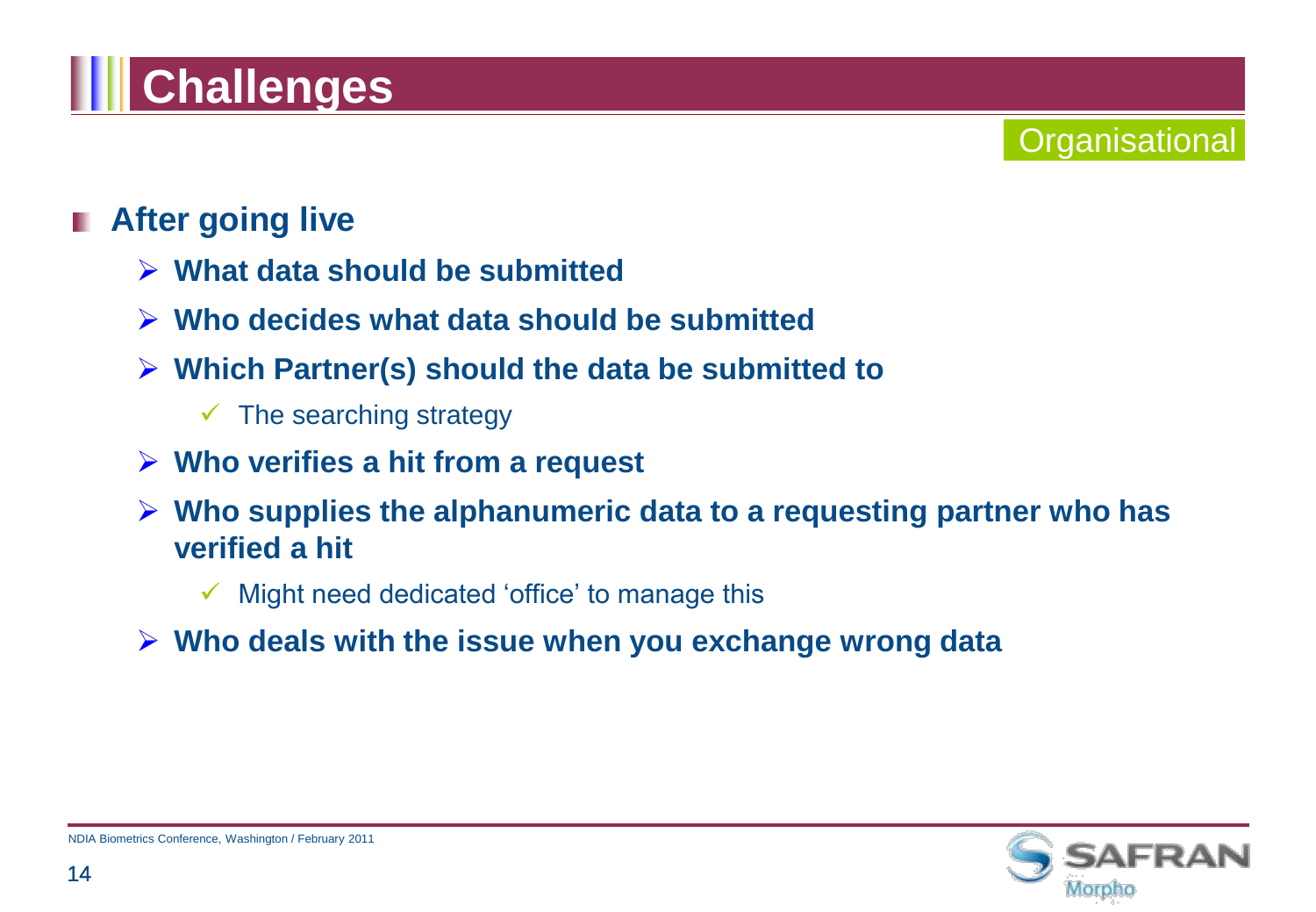





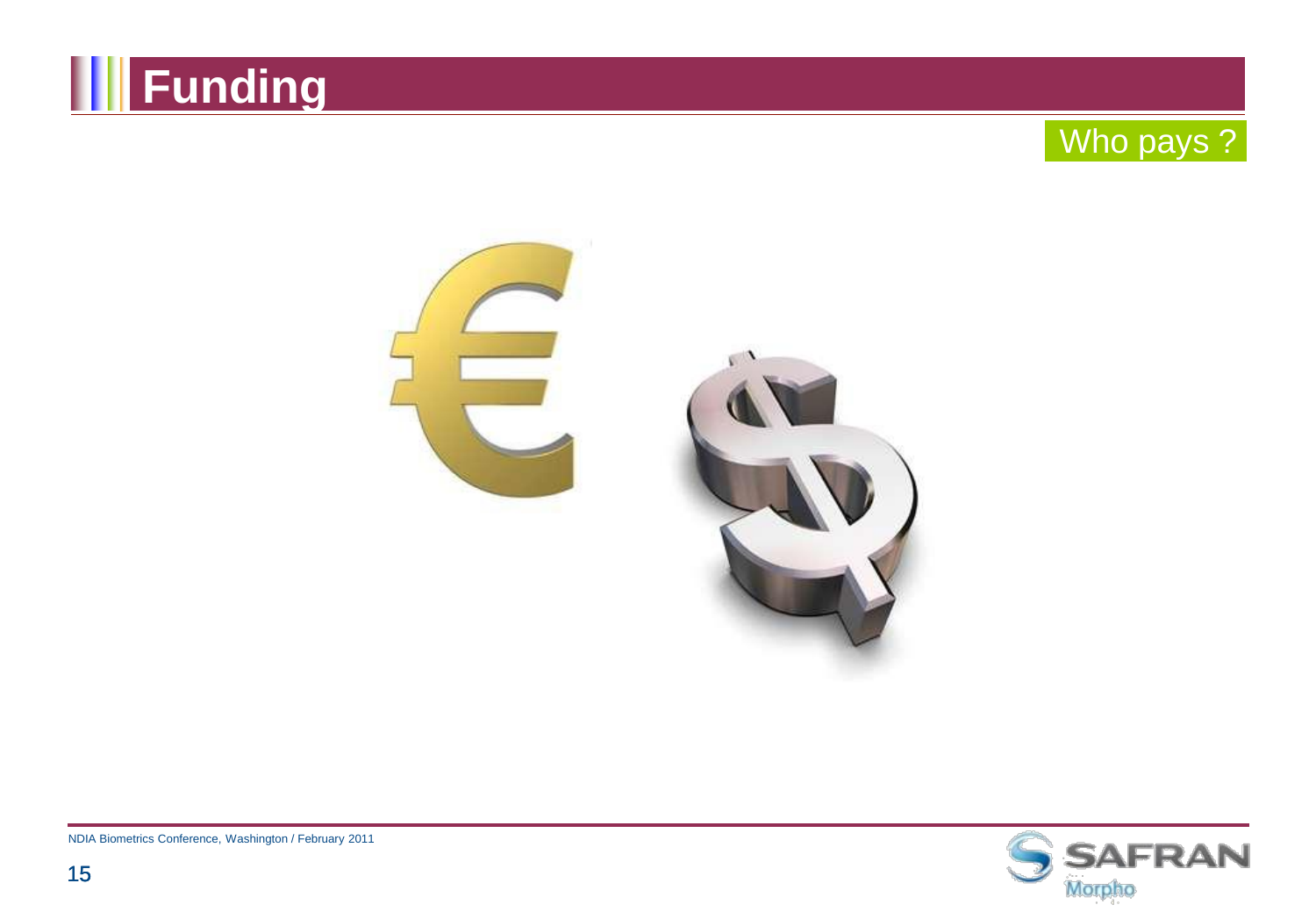## **Lessons learned**

#### for success

- **Standards are just the starting point** 
	- **not the end of the road**
- **It is not just about adding software to handle automated exchanges**
	- **Biometrics work but success is actually based on the manual exchange secondary alphanumeric data not the first level core data exchange**
- **Organisational challenges are greater than the technical challenges**
	- **Data Sharing changes the back office processes for ever**
- No matter what exchange model is chosen you need key building blocks **for the model to work**
	- **Without them, everybody struggles and the real issues are misunderstood**
- **Funding**
	- **If procurements are controlled by each individual partner, timeframes for going live are long**